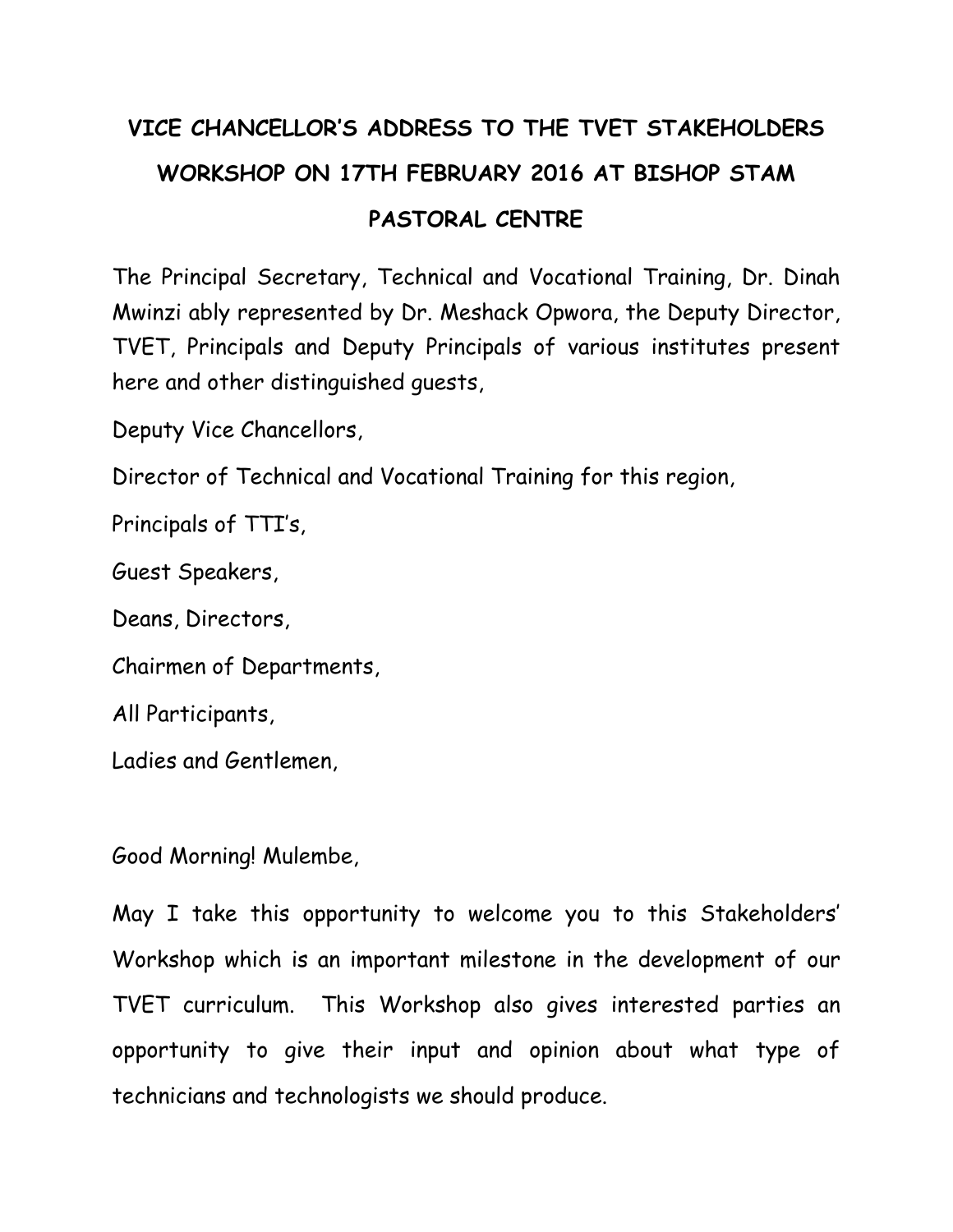We recognize our very important partners from Technical Training Institutions, some of whom we already are collaborating with via MoUs, and the rest, hopefully all, whom we shall collaborate with to ensure progression alongside the TVET pathway. This University is determined to provide opportunities for tutors and graduates of TTI's to actualize their dreams of progression to higher qualifications which are offered by the University. We shall, indeed, endeavor to offer specialized training in areas where there are gaps in technical training.

The University has already rolled out technology-based programmes in Optometry and Vision Sciences, Nutrition and Dietetics, Medical Laboratory Technology, Sports Sciences and Agriculture. We believe that more programmes in this specialization will be the subject of discussion in this Workshop. It is our hope that the output from this Workshop will be instrumental in the development of quality and competence-based TVET programmes that meet the needs of industry and provide opportunities for self-employment. As a University, we believe that this is one of the sure ways of poverty eradication and employment creation through a pool of highly skilled manpower for attainment of our Vision 2030.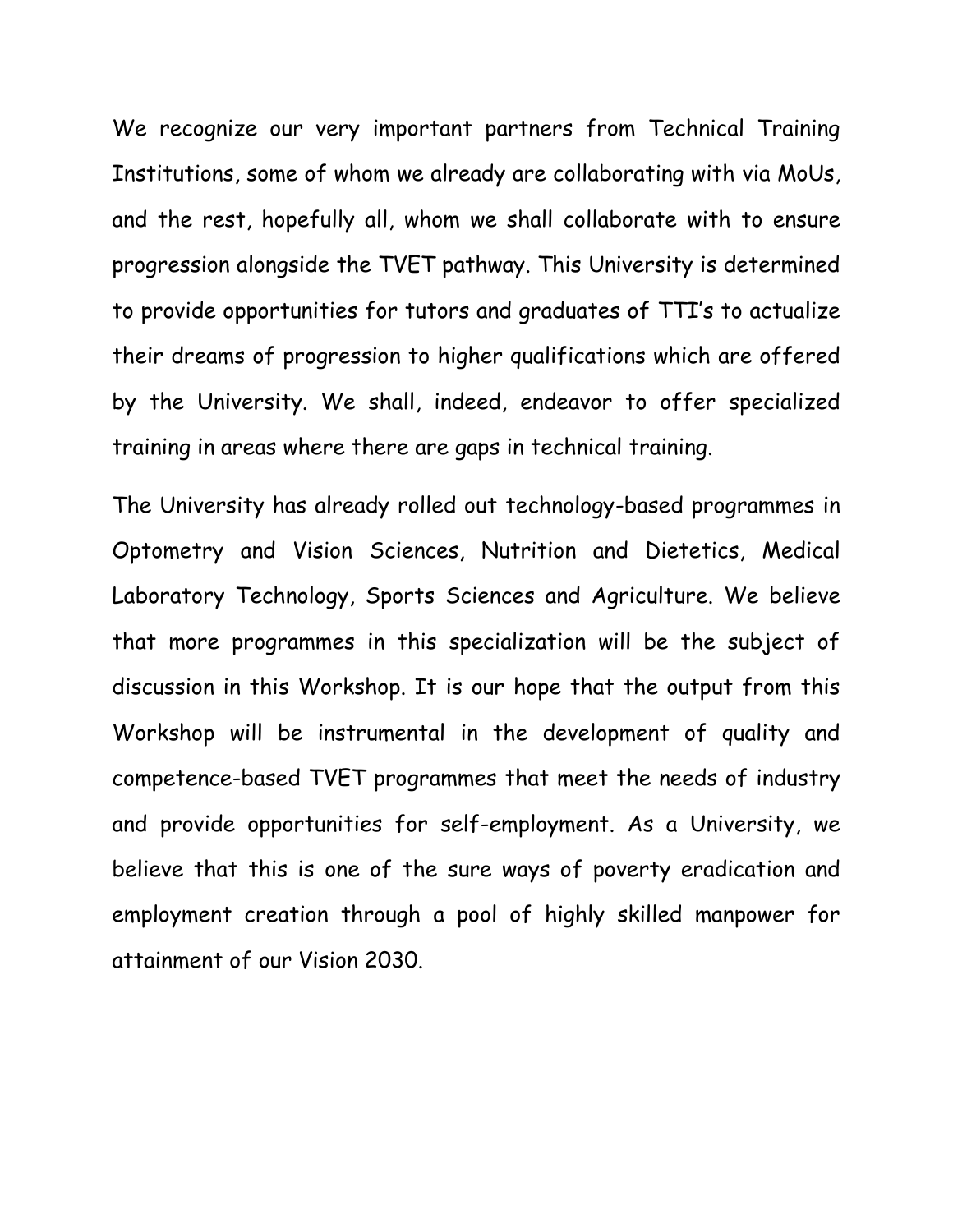Ladies and gentleman, the University also aims at rolling out programmes in Technology Teacher Education at Diploma, Undergraduate and Post graduate levels to support the Government plan of creation of a Technical Training Institute in each constituency in Kenya. We hope that these programmes will be discussed in this Workshop and that noticeable progress will be made at the end of it all. For this reason, therefore, I wish to appeal to the Ministry of Education, Science and Technology to enhance its support to the University in terms of acquisition of training equipment and workshops for actualization of the TVET dream. A number of counties, e.g, Germany, South Korea, Malaysia and Taiwan have progressed via this TVET route.

May I, therefore, take this opportunity to wish you fruitful deliberations. We look forward to your reports and recommendations towards actualizing our dreams.

Thank you.

God bless MMUST. God bless Kenya.

**Prof. Eng. F.A.O Otieno, FAAS Vice Chancellor, Masinde Muliro University of Science and Technology P.O Box 190-50100 Kakamega, Kenya Tel: +254702597360/1**